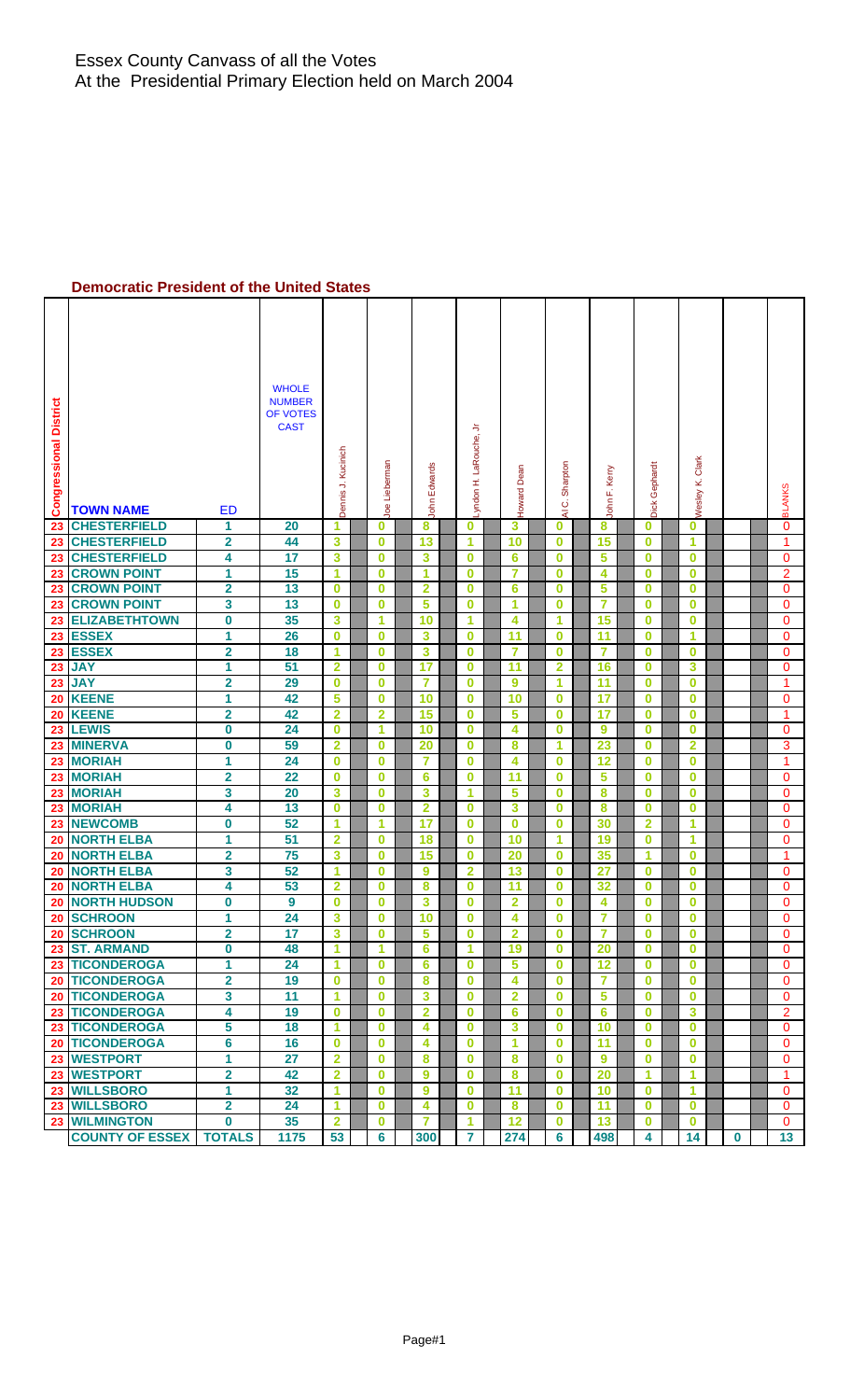# **Democratic President of the United States 20th Congessional District**

| <b>Congressional District</b> | <b>TOWN NAME</b>                       | ED                           | <b>WHOLE</b><br><b>NUMBER</b><br>OF VOTES<br><b>CAST</b> | Dennis J. Kucinich      | Joe Lieberman        | John Edwards |                          | ≒<br>Lyndon H. LaRouche, | Howard Dean             | Sharpton<br>$\vec{\circ}$<br>R | John F. Kerry | Dick Gephard         | Wesley K. Clark |          | <b>BLANKS</b>  |
|-------------------------------|----------------------------------------|------------------------------|----------------------------------------------------------|-------------------------|----------------------|--------------|--------------------------|--------------------------|-------------------------|--------------------------------|---------------|----------------------|-----------------|----------|----------------|
| 23                            | <b>CHESTERFIELD</b>                    | 1                            |                                                          |                         |                      |              |                          |                          |                         |                                |               |                      |                 |          | 0              |
| 23                            | <b>CHESTERFIELD</b>                    | $\overline{\mathbf{2}}$      |                                                          |                         |                      |              |                          |                          |                         |                                |               |                      |                 |          | $\mathbf 0$    |
| 23                            | <b>CHESTERFIELD</b>                    | 4                            |                                                          |                         |                      |              |                          |                          |                         |                                |               |                      |                 |          | $\mathbf{0}$   |
| 23                            | <b>CROWN POINT</b>                     | 1                            |                                                          |                         |                      |              |                          |                          |                         |                                |               |                      |                 |          | 0              |
| 23                            | <b>CROWN POINT</b>                     | $\overline{\mathbf{2}}$      |                                                          |                         |                      |              |                          |                          |                         |                                |               |                      |                 |          | 0              |
| 23                            | <b>CROWN POINT</b>                     | 3                            |                                                          |                         |                      |              |                          |                          |                         |                                |               |                      |                 |          | 0              |
| 23                            | <b>ELIZABETHTOWN</b>                   | $\pmb{0}$                    |                                                          |                         |                      |              |                          |                          |                         |                                |               |                      |                 |          | 0              |
| 23                            | <b>ESSEX</b>                           | $\overline{1}$               |                                                          |                         |                      |              |                          |                          |                         |                                |               |                      |                 |          | $\mathbf{0}$   |
|                               | 23 ESSEX                               | $\overline{\mathbf{2}}$      |                                                          |                         |                      |              |                          |                          |                         |                                |               |                      |                 |          | 0              |
| 23                            | <b>JAY</b>                             | 1                            |                                                          |                         |                      |              |                          |                          |                         |                                |               |                      |                 |          | $\mathbf{0}$   |
| 23                            | <b>JAY</b>                             | $\overline{\mathbf{2}}$      |                                                          |                         |                      |              |                          |                          |                         |                                |               |                      |                 |          | 0              |
| 20                            | <b>KEENE</b>                           | 1                            | 42                                                       | 5                       | $\bf{0}$             | 10           | $\bf{0}$                 |                          | 10                      | $\bf{0}$                       | 17            | $\bf{0}$             | $\bf{0}$        |          | 0              |
| 20                            | <b>KEENE</b>                           | 2                            | 42                                                       | 2                       | $\mathbf{2}$         | 15           | $\bf{0}$                 |                          | 5                       | $\bf{0}$                       | 17            | $\bf{0}$             | 0               |          | 1              |
| 23                            | <b>LEWIS</b>                           | $\boldsymbol{0}$             |                                                          |                         |                      |              |                          |                          |                         |                                |               |                      |                 |          | 0              |
| 23                            | <b>MINERVA</b>                         | $\pmb{0}$                    |                                                          |                         |                      |              |                          |                          |                         |                                |               |                      |                 |          | 0              |
|                               | 23 MORIAH                              | 1                            |                                                          |                         |                      |              |                          |                          |                         |                                |               |                      |                 |          | 0              |
|                               | 23 MORIAH                              | $\overline{\mathbf{2}}$      |                                                          |                         |                      |              |                          |                          |                         |                                |               |                      |                 |          | 0              |
|                               | 23 MORIAH                              | 3                            |                                                          |                         |                      |              |                          |                          |                         |                                |               |                      |                 |          | $\mathbf{0}$   |
| 23                            | <b>MORIAH</b>                          | 4                            |                                                          |                         |                      |              |                          |                          |                         |                                |               |                      |                 |          | 0              |
| 23                            | <b>NEWCOMB</b>                         | 0                            |                                                          |                         |                      |              |                          |                          |                         |                                |               |                      |                 |          | $\mathbf{0}$   |
| 20                            | <b>NORTH ELBA</b><br><b>NORTH ELBA</b> | 1                            | 51<br>75                                                 | $\overline{2}$<br>3     | $\bf{0}$<br>$\bf{0}$ | 18<br>15     | $\bf{0}$                 |                          | 10<br>20                | $\blacktriangleleft$           | 19<br>35      | $\bf{0}$<br>1        | 1               |          | 0<br>1         |
| 20                            | <b>NORTH ELBA</b>                      | $\overline{\mathbf{2}}$<br>3 | 52                                                       | 1                       | 0                    | 9            | $\bf{0}$<br>$\mathbf{2}$ |                          | 13                      | $\bf{0}$<br>$\bf{0}$           | 27            | $\bf{0}$             | 0<br>$\bf{0}$   |          | 0              |
| 20<br>20                      | <b>NORTH ELBA</b>                      | 4                            | 53                                                       | $\overline{\mathbf{2}}$ | 0                    | 8            | $\bf{0}$                 |                          | 11                      | $\bf{0}$                       | 32            | $\bf{0}$             | $\bf{0}$        |          | 0              |
| 20                            | <b>NORTH HUDSON</b>                    | 0                            | 9                                                        | 0                       | $\bf{0}$             | 3            | $\bf{0}$                 |                          | $\overline{\mathbf{2}}$ | $\bf{0}$                       | 4             | $\bf{0}$             | $\bf{0}$        |          | 0              |
| 20                            | <b>SCHROON</b>                         | 1                            | 24                                                       | 3                       | $\bf{0}$             | 10           | $\bf{0}$                 |                          | 4                       | $\bf{0}$                       | 7             | $\bf{0}$             | $\bf{0}$        |          | $\Omega$       |
|                               | 20 SCHROON                             | 2                            | 17                                                       | 3                       | $\bf{0}$             | 5            | $\bf{0}$                 |                          | $\mathbf{2}$            | $\bf{0}$                       | 7             | $\bf{0}$             | $\bf{0}$        |          | 0              |
|                               | 23 ST. ARMAND                          | $\mathbf 0$                  |                                                          |                         |                      |              |                          |                          |                         |                                |               |                      |                 |          | $\Omega$       |
|                               | 23 TICONDEROGA                         | 1                            |                                                          |                         |                      |              |                          |                          |                         |                                |               |                      |                 |          | $\mathbf 0$    |
|                               | 20 TICONDEROGA                         | $\overline{\mathbf{2}}$      | 19                                                       | $\bf{0}$                | $\mathbf{0}$         | 8            | $\bf{0}$                 |                          | 4                       | $\bf{0}$                       | 7             | $\bf{0}$             | $\bf{0}$        |          | $\mathbf{0}$   |
|                               | 20 TICONDEROGA                         | $\overline{\mathbf{3}}$      | 11                                                       | 1                       | $\mathbf 0$          | 3            | $\bf{0}$                 |                          | $\overline{2}$          | $\bf{0}$                       | 5             | $\bf{0}$             | $\bf{0}$        |          | $\mathbf{0}$   |
|                               | 23 TICONDEROGA                         | 4                            |                                                          |                         |                      |              |                          |                          |                         |                                |               |                      |                 |          | $\mathbf{0}$   |
|                               | 23 TICONDEROGA                         | 5                            |                                                          |                         |                      |              |                          |                          |                         |                                |               |                      |                 |          | $\mathbf{0}$   |
|                               | 20 TICONDEROGA                         | 6                            | 16                                                       | $\bf{0}$                | $\mathbf{0}$         | 4            | $\bf{0}$                 |                          | 1                       | $\bf{0}$                       | 11            | $\bf{0}$             | $\bf{0}$        |          | 0              |
|                               | 23 WESTPORT                            | 1                            |                                                          |                         |                      |              |                          |                          |                         |                                |               |                      |                 |          | $\mathbf{0}$   |
|                               | 23 WESTPORT                            | $\overline{\mathbf{2}}$      |                                                          |                         |                      |              |                          |                          |                         |                                |               |                      |                 |          | $\overline{0}$ |
|                               | 23 WILLSBORO                           | 1                            |                                                          |                         |                      |              |                          |                          |                         |                                |               |                      |                 |          | $\overline{0}$ |
|                               | 23 WILLSBORO                           | $\mathbf{2}$                 |                                                          |                         |                      |              |                          |                          |                         |                                |               |                      |                 |          | 0              |
|                               | 23 WILMINGTON                          | $\bf{0}$                     |                                                          |                         |                      |              |                          |                          |                         |                                |               |                      |                 |          | 0              |
|                               | <b>COUNTY OF ESSEX</b>                 | <b>TOTALS</b>                | 411                                                      | 22                      | $\overline{2}$       | 108          | $\mathbf{2}$             |                          | 84                      | $\blacktriangleleft$           | 188           | $\blacktriangleleft$ | 1               | $\bf{0}$ | 2 <sup>1</sup> |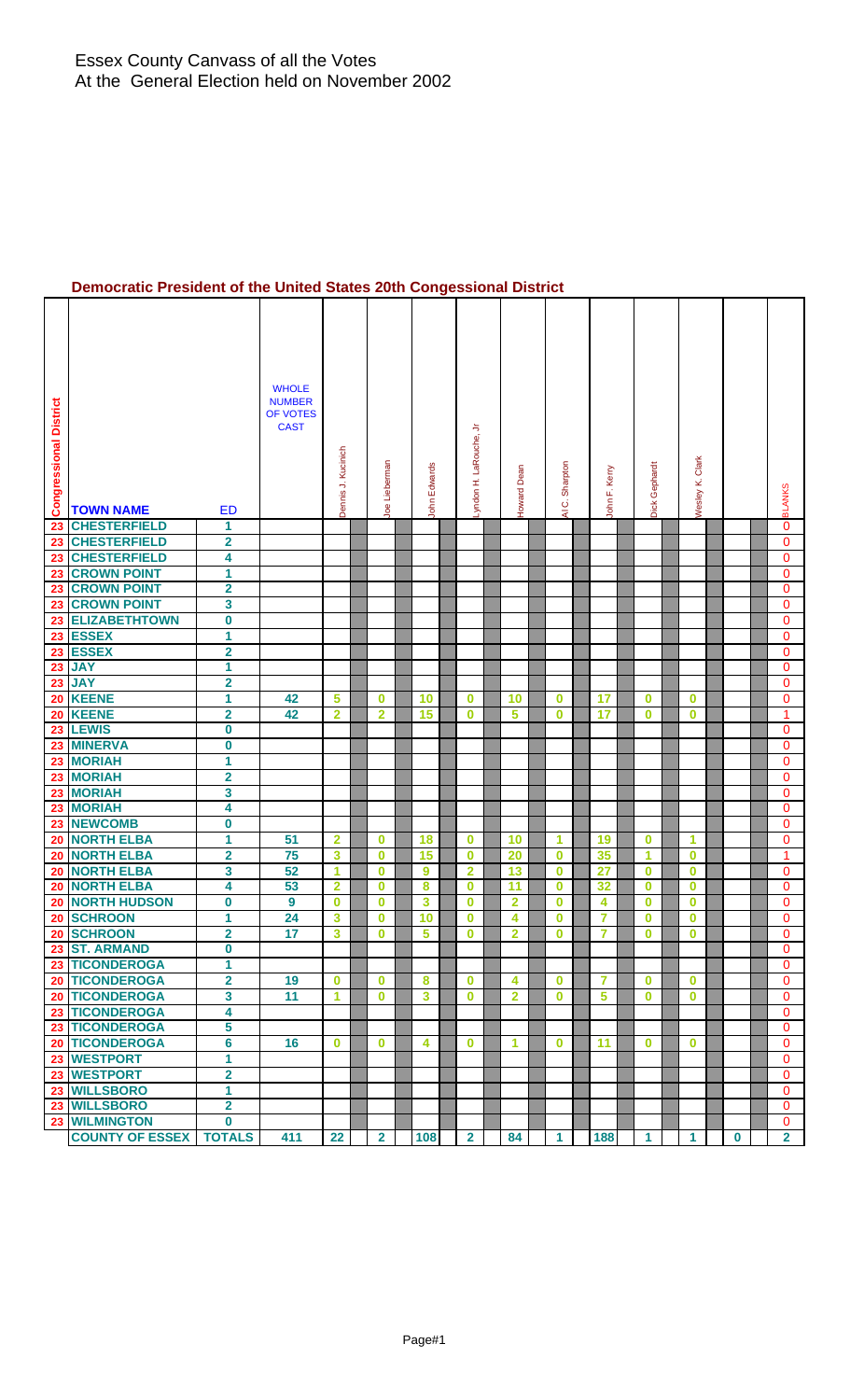# **Democratic President of the United States 23rd Congressional District**

| <b>Congressional District</b> | <b>TOWN NAME</b>                     | <b>ED</b>                           | <b>WHOLE</b><br><b>NUMBER OF</b><br><b>VOTES</b><br><b>CAST</b> | Dennis J. Kucinich      | Joe Lieberman           | John Edwards            | ≒<br>Lyndon H. LaRouche, | Dean<br>Howard          | Sharpton<br>ن<br>₹   |                | Kerry<br>John F. | Dick Gephard         | <b>Nesley K. Clark</b>  |   | <b>BLANKS</b>            |
|-------------------------------|--------------------------------------|-------------------------------------|-----------------------------------------------------------------|-------------------------|-------------------------|-------------------------|--------------------------|-------------------------|----------------------|----------------|------------------|----------------------|-------------------------|---|--------------------------|
| 23                            | <b>CHESTERFIELD</b>                  | 1                                   | 20                                                              | 1                       | 0                       | 8                       | $\bf{0}$                 | 3                       | $\bf{0}$             |                | 8                | $\bf{0}$             | $\bf{0}$                |   | 0                        |
| 23                            | <b>CHESTERFIELD</b>                  | 2                                   | 44                                                              | 3                       | 0                       | 13                      | 1                        | 10                      | $\bf{0}$             | 15             |                  | $\bf{0}$             | 1                       |   | 1                        |
| 23                            | <b>CHESTERFIELD</b>                  | 4                                   | 17                                                              | 3                       | 0                       | 3                       | 0                        | 6                       | $\bf{0}$             |                | 5                | $\bf{0}$             | $\bf{0}$                |   | 0                        |
| 23                            | <b>CROWN POINT</b>                   | 1                                   | 15                                                              | 1                       | 0                       | 1                       | $\bf{0}$                 | $\overline{\mathbf{7}}$ | $\bf{0}$             |                | 4                | $\bf{0}$             | $\bf{0}$                |   | $\overline{2}$           |
| 23                            | <b>CROWN POINT</b>                   | 2                                   | 13                                                              | $\bf{0}$                | 0                       | $\overline{\mathbf{2}}$ | $\bf{0}$                 | $6\phantom{1}6$         | $\bf{0}$             |                | 5                | $\bf{0}$             | $\bf{0}$                |   | $\mathbf{0}$             |
| 23                            | <b>CROWN POINT</b>                   | 3                                   | 13                                                              | $\bf{0}$                | $\bf{0}$                | 5                       | $\bf{0}$                 | 1                       | $\bf{0}$             | $\overline{7}$ |                  | $\bf{0}$             | $\bf{0}$                |   | 0                        |
| 23                            | <b>ELIZABETHTOWN</b><br><b>ESSEX</b> | $\overline{\mathbf{0}}$             | 35                                                              | 3                       | 1                       | 10                      | $\blacktriangleleft$     | $\overline{\mathbf{4}}$ | $\mathbf{1}$         | 15             |                  | $\bf{0}$             | $\bf{0}$                |   | 0                        |
| 23                            | <b>ESSEX</b>                         | 1                                   | 26                                                              | $\bf{0}$<br>1           | $\mathbf 0$<br>0        | 3                       | 0                        | 11<br>7                 | $\bf{0}$<br>$\bf{0}$ | 11<br>7        |                  | $\bf{0}$<br>$\bf{0}$ | 1<br>$\bf{0}$           |   | $\mathbf{0}$             |
| 23<br>23                      | <b>JAY</b>                           | $\overline{\mathbf{2}}$<br>1        | 18<br>51                                                        | $\overline{2}$          | $\bf{0}$                | 3<br>17                 | 0<br>$\bf{0}$            | $\overline{11}$         | $\overline{2}$       | 16             |                  | $\bf{0}$             | 3                       |   | 0<br>$\mathbf 0$         |
| 23                            | <b>JAY</b>                           | $\overline{\mathbf{2}}$             | 29                                                              | $\bf{0}$                | 0                       | 7                       | 0                        | 9                       | 1                    | 11             |                  | $\bf{0}$             | $\bf{0}$                |   | 1                        |
| 20                            | <b>KEENE</b>                         | 1                                   |                                                                 |                         |                         |                         |                          |                         |                      |                |                  |                      |                         |   | 0                        |
| 20                            | <b>KEENE</b>                         | $\overline{\mathbf{2}}$             |                                                                 |                         |                         |                         |                          |                         |                      |                |                  |                      |                         |   | $\mathbf{0}$             |
| 23                            | <b>LEWIS</b>                         | 0                                   | 24                                                              | $\bf{0}$                | 1.                      | 10                      | $\bf{0}$                 | 4                       | $\bf{0}$             |                | 9                | $\bf{0}$             | $\bf{0}$                |   | $\mathbf{0}$             |
| 23                            | <b>MINERVA</b>                       | 0                                   | 59                                                              | $\overline{2}$          | 0                       | 20                      | $\bf{0}$                 | 8                       | 1                    | 23             |                  | $\bf{0}$             | $\overline{\mathbf{2}}$ |   | 3                        |
| 23                            | <b>MORIAH</b>                        | 1                                   | 24                                                              | $\bf{0}$                | $\bf{0}$                | 7                       | $\bf{0}$                 | 4                       | $\bf{0}$             | 12             |                  | $\bf{0}$             | $\bf{0}$                |   | $\mathbf{1}$             |
| 23                            | <b>MORIAH</b>                        | $\overline{\mathbf{2}}$             | 22                                                              | $\bf{0}$                | $\bf{0}$                | 6                       | $\bf{0}$                 | 11                      | $\bf{0}$             |                | 5                | $\bf{0}$             | $\bf{0}$                |   | $\mathbf{0}$             |
| 23                            | <b>MORIAH</b>                        | 3                                   | $\overline{20}$                                                 | 3                       | $\bf{0}$                | 3                       | 1                        | 5                       | $\bf{0}$             |                | 8                | $\bf{0}$             | $\bf{0}$                |   | $\mathbf{0}$             |
| 23                            | <b>MORIAH</b>                        | 4                                   | 13                                                              | $\bf{0}$                | $\bf{0}$                | $\mathbf{2}$            | $\bf{0}$                 | 3                       | $\bf{0}$             |                | 8                | $\bf{0}$             | $\bf{0}$                |   | $\mathbf{0}$             |
| 23                            | <b>NEWCOMB</b>                       | $\pmb{0}$                           | 52                                                              | 1                       | 1                       | 17                      | $\bf{0}$                 | $\bf{0}$                | $\bf{0}$             | 30             |                  | $\mathbf{2}$         | 1                       |   | $\mathbf 0$              |
| 20                            | <b>NORTH ELBA</b>                    | 1                                   |                                                                 |                         |                         |                         |                          |                         |                      |                |                  |                      |                         |   | $\mathbf{0}$             |
| 20                            | <b>NORTH ELBA</b>                    | $\overline{\mathbf{2}}$             |                                                                 |                         |                         |                         |                          |                         |                      |                |                  |                      |                         |   | $\Omega$                 |
| 20                            | <b>NORTH ELBA</b>                    | 3                                   |                                                                 |                         |                         |                         |                          |                         |                      |                |                  |                      |                         |   | $\mathbf{0}$             |
| 20                            | <b>NORTH ELBA</b>                    | 4                                   |                                                                 |                         |                         |                         |                          |                         |                      |                |                  |                      |                         |   | $\mathbf{0}$             |
| 20                            | <b>NORTH HUDSON</b>                  | $\pmb{0}$                           |                                                                 |                         |                         |                         |                          |                         |                      |                |                  |                      |                         |   | 0                        |
| 20                            | <b>SCHROON</b>                       | 1                                   |                                                                 |                         |                         |                         |                          |                         |                      |                |                  |                      |                         |   | $\mathbf 0$              |
|                               | 20 SCHROON<br>23 ST. ARMAND          | $\overline{\mathbf{2}}$<br>$\bf{0}$ | 48                                                              | 1                       | 1                       | 6                       | 1                        | 19                      | $\bf{0}$             | 20             |                  | $\bf{0}$             | $\bf{0}$                |   | $\mathbf{0}$<br>$\Omega$ |
|                               | 23 TICONDEROGA                       | 1                                   | 24                                                              | 1                       | $\bf{0}$                | 6                       | $\bf{0}$                 | 5                       | $\bf{0}$             | 12             |                  | $\bf{0}$             | $\bf{0}$                |   | $\mathbf{0}$             |
|                               | <b>20 TICONDEROGA</b>                | 2                                   |                                                                 |                         |                         |                         |                          |                         |                      |                |                  |                      |                         |   | $\mathbf{0}$             |
|                               | 20 TICONDEROGA                       | 3                                   |                                                                 |                         |                         |                         |                          |                         |                      |                |                  |                      |                         |   | $\mathbf{0}$             |
|                               | 23 TICONDEROGA                       | 4                                   | 19                                                              | $\bf{0}$                | $\overline{\mathbf{0}}$ | $\mathbf{2}$            | $\mathbf{0}$             | 6                       | $\bf{0}$             | 6              |                  | $\bf{0}$             | $\mathbf{3}$            |   | $\overline{2}$           |
|                               | 23 TICONDEROGA                       | 5                                   | 18                                                              | 1                       | $\mathbf{0}$            | 4                       | $\bf{0}$                 | 3                       | $\bf{0}$             | 10             |                  | $\bf{0}$             | $\bf{0}$                |   | $\mathbf{0}$             |
|                               | 20 TICONDEROGA                       | $6\phantom{a}$                      |                                                                 |                         |                         |                         |                          |                         |                      |                |                  |                      |                         |   | $\Omega$                 |
|                               | 23 WESTPORT                          | $\overline{1}$                      | 27                                                              | $\mathbf{2}$            | $\bf{0}$                | 8                       | $\bf{0}$                 | 8                       | $\bf{0}$             | $\overline{9}$ |                  | $\bf{0}$             | $\mathbf{0}$            |   | $\mathbf{0}$             |
|                               | 23 WESTPORT                          | $\overline{\mathbf{2}}$             | 42                                                              | $\overline{\mathbf{2}}$ | $\mathbf{0}$            | 9                       | $\bf{0}$                 | 8                       | $\bf{0}$             | 20             |                  | 1                    | 1                       |   | 1                        |
|                               | 23 WILLSBORO                         | 1                                   | 32                                                              | 1                       | $\bf{0}$                | 9                       | $\bf{0}$                 | 11                      | $\bf{0}$             | 10             |                  | $\bf{0}$             | 1                       |   | 0                        |
|                               | 23 WILLSBORO                         | $\overline{\mathbf{2}}$             | 24                                                              | $\blacktriangleleft$    | $\bf{0}$                | 4                       | $\bf{0}$                 | $\pmb{8}$               | $\mathbf 0$          | 11             |                  | $\bf{0}$             | $\mathbf 0$             |   | $\mathbf{0}$             |
|                               | 23 WILMINGTON                        | 0                                   | 35                                                              | $\overline{2}$          | $\mathbf{0}$            | $\overline{7}$          | 1                        | 12                      | $\bf{0}$             | 13             |                  | $\bf{0}$             | $\mathbf{0}$            |   | $\mathbf{0}$             |
|                               | <b>COUNTY OF ESSEX</b>               | <b>TOTALS</b>                       | 764                                                             | 31                      | 4                       | 192                     | 5                        | 190                     | 5                    | 310            |                  | $\mathbf{3}$         | 13                      | 0 | 11                       |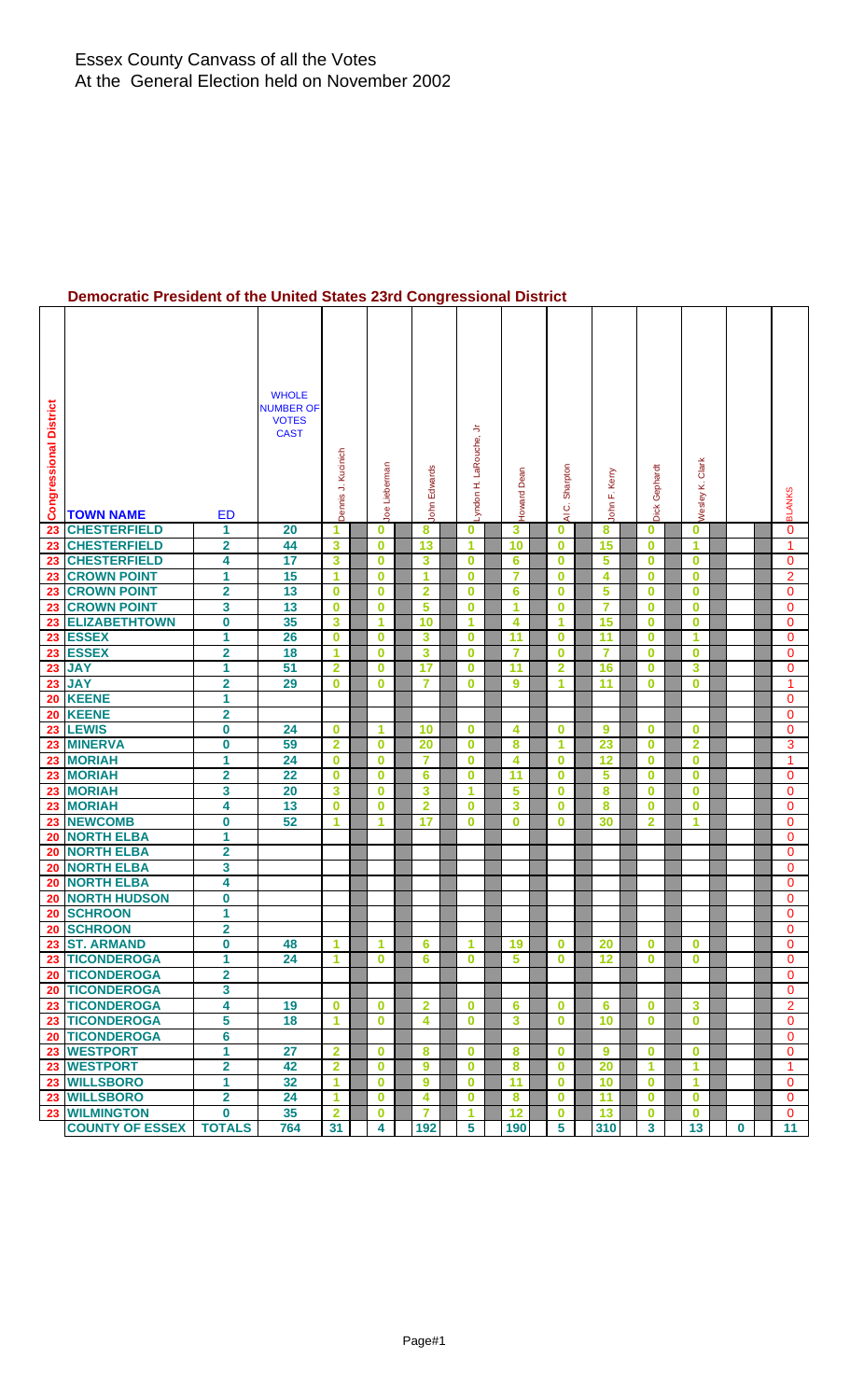### **20th Congressional District Democratic Delegates to National Convention**

| <b>Congressional District</b> | <b>TOWN NAME</b>                | <b>ED</b>                    | <b>WHOLE</b><br><b>NUMBER OF</b><br><b>VOTES</b><br><b>CAST</b> | F)Lyn Miller-Lachman | Looker<br>M)Peter E. | Betzinger<br>F)Ketherine A. | Nicholas<br>M)Philip A. | F)Amy J. Doern          | F) Annmarie Rawlin      | (M)Charles Morrison | F)Beth N Hershenhart | ö<br>(M)Robert Travis, | F)Marie Morrison        | Bordewich<br>$\mathbf{r}$<br>(F)Jean | Bulman<br>σj<br>(M)Larry | F)Barbara Van Kuren | (M)Robert J. Pasciullo |
|-------------------------------|---------------------------------|------------------------------|-----------------------------------------------------------------|----------------------|----------------------|-----------------------------|-------------------------|-------------------------|-------------------------|---------------------|----------------------|------------------------|-------------------------|--------------------------------------|--------------------------|---------------------|------------------------|
| 23                            | <b>CHESTERFIELD</b>             | 1                            |                                                                 |                      |                      |                             |                         |                         |                         |                     |                      |                        |                         |                                      |                          |                     |                        |
| 23                            | <b>CHESTERFIELD</b>             | $\overline{\mathbf{2}}$      |                                                                 |                      |                      |                             |                         |                         |                         |                     |                      |                        |                         |                                      |                          |                     |                        |
| 23                            | <b>CHESTERFIELD</b>             | 4                            |                                                                 |                      |                      |                             |                         |                         |                         |                     |                      |                        |                         |                                      |                          |                     |                        |
| 23                            | <b>CROWN POINT</b>              | 1                            |                                                                 |                      |                      |                             |                         |                         |                         |                     |                      |                        |                         |                                      |                          |                     |                        |
| 23                            | <b>CROWN POINT</b>              | $\overline{\mathbf{2}}$      |                                                                 |                      |                      |                             |                         |                         |                         |                     |                      |                        |                         |                                      |                          |                     |                        |
| 23                            | <b>CROWN POINT</b>              | 3                            |                                                                 |                      |                      |                             |                         |                         |                         |                     |                      |                        |                         |                                      |                          |                     |                        |
| 23                            | <b>ELIZABETHTOWN</b>            | 0                            |                                                                 |                      |                      |                             |                         |                         |                         |                     |                      |                        |                         |                                      |                          |                     |                        |
|                               | 23 ESSEX<br>23 ESSEX            | 1<br>$\overline{\mathbf{2}}$ |                                                                 |                      |                      |                             |                         |                         |                         |                     |                      |                        |                         |                                      |                          |                     |                        |
|                               | 23 JAY                          | 1                            |                                                                 |                      |                      |                             |                         |                         |                         |                     |                      |                        |                         |                                      |                          |                     |                        |
|                               | 23 JAY                          | $\overline{\mathbf{2}}$      |                                                                 |                      |                      |                             |                         |                         |                         |                     |                      |                        |                         |                                      |                          |                     |                        |
| 20                            | <b>KEENE</b>                    | 1                            | 210                                                             | 3                    | 4                    | 5                           | $\mathbf{2}$            | 4                       | 7                       | 7                   | 6                    | 7                      | 7                       | 10                                   | 10                       | 11                  | 10                     |
| 20                            | <b>KEENE</b>                    | $\overline{\mathbf{2}}$      | 210                                                             | 6                    | 6                    | 9                           | 6                       | $\overline{7}$          | 7                       | $\overline{7}$      | 10                   | 5                      | 8                       | 9                                    | 7                        | 11                  | $6\phantom{1}$         |
|                               | 23 LEWIS                        | $\bf{0}$                     |                                                                 |                      |                      |                             |                         |                         |                         |                     |                      |                        |                         |                                      |                          |                     |                        |
| 23                            | <b>MINERVA</b>                  | $\mathbf 0$                  |                                                                 |                      |                      |                             |                         |                         |                         |                     |                      |                        |                         |                                      |                          |                     |                        |
|                               | 23 MORIAH                       | 1                            |                                                                 |                      |                      |                             |                         |                         |                         |                     |                      |                        |                         |                                      |                          |                     |                        |
|                               | 23 MORIAH                       | $\overline{\mathbf{2}}$      |                                                                 |                      |                      |                             |                         |                         |                         |                     |                      |                        |                         |                                      |                          |                     |                        |
|                               | 23 MORIAH                       | 3                            |                                                                 |                      |                      |                             |                         |                         |                         |                     |                      |                        |                         |                                      |                          |                     |                        |
| 23                            | <b>MORIAH</b>                   | 4                            |                                                                 |                      |                      |                             |                         |                         |                         |                     |                      |                        |                         |                                      |                          |                     |                        |
|                               | 23 NEWCOMB                      | $\bf{0}$                     |                                                                 |                      |                      |                             |                         |                         |                         |                     |                      |                        |                         |                                      |                          |                     |                        |
| 20                            | <b>NORTH ELBA</b>               | $\overline{\mathbf{1}}$      | 255                                                             | 4                    | $\mathbf{2}$         | 3                           | $\overline{2}$          | 5                       | 7                       | 8                   | 9                    | 11                     | 7                       | 7                                    | 7                        | 10                  | 4                      |
| 20                            | <b>NORTH ELBA</b>               | $\overline{\mathbf{2}}$      | 375                                                             | $\overline{7}$       | 5                    | 9                           | 5                       | 12                      | 14                      | 8                   | 12                   | 9                      | 13                      | 19                                   | 16                       | 21                  | 17                     |
|                               | 20 NORTH ELBA                   | 3                            | 260                                                             | 5                    | 4                    | 5                           | $\mathbf{2}$            | 4                       | 9                       | 8                   | 7                    | 9                      | 8                       | 8                                    | 9                        | 9                   | 8                      |
| 20                            | <b>NORTH ELBA</b>               | 4                            | 265                                                             | $\overline{2}$       | $\overline{2}$       | 3                           | $\overline{2}$          | $\overline{2}$          | $\overline{\mathbf{5}}$ | 4                   | 5                    | 5                      | 4                       | 8                                    | $\overline{7}$           | 9                   | $\overline{7}$         |
| 20                            | <b>NORTH HUDSON</b>             | 0                            | 45                                                              | 1                    | 1                    | 1                           | 1                       | 1                       | 3                       | 3                   | 3                    | 3                      | 3                       | $\bf{0}$                             | $\bf{0}$                 | $\bf{0}$            | $\bf{0}$               |
| 20                            | <b>SCHROON</b>                  | 1                            | 120                                                             | 2                    | 3                    | $\overline{\mathbf{2}}$     | $\overline{2}$          | $\overline{\mathbf{2}}$ | 8                       | 9                   | 9                    | 8                      | 9                       | 5                                    | 5                        | 5                   | 5                      |
| 20                            | <b>SCHROON</b>                  | $\overline{2}$<br>$\bf{0}$   | 85                                                              | $\overline{2}$       | $\overline{2}$       | 3                           | $\overline{2}$          | $\overline{2}$          | 3                       | 3                   | 3                    | 3                      | 4                       | 4                                    | 4                        | 5                   | 4                      |
|                               | 23 ST. ARMAND<br>23 TICONDEROGA | 1                            |                                                                 |                      |                      |                             |                         |                         |                         |                     |                      |                        |                         |                                      |                          |                     |                        |
|                               | <b>20 TICONDEROGA</b>           | $\overline{\mathbf{2}}$      | 95                                                              | $\bf{0}$             | $\bf{0}$             | $\bf{0}$                    | $\bf{0}$                | $\bf{0}$                | $\blacktriangleleft$    | 1                   | $\mathbf 0$          | 1                      | $\bf{0}$                | 1                                    | 1                        | 1                   | 1                      |
|                               | <b>20 TICONDEROGA</b>           | 3                            | 55                                                              | 1                    | 1                    | 1                           | 1                       | 1                       | $\mathbf{3}$            | $\overline{2}$      | 3                    | $\overline{2}$         | $\overline{\mathbf{2}}$ | 3                                    | $\overline{2}$           | 1                   | 1                      |
|                               | 23 TICONDEROGA                  | 4                            |                                                                 |                      |                      |                             |                         |                         |                         |                     |                      |                        |                         |                                      |                          |                     |                        |
|                               | 23 TICONDEROGA                  | 5                            |                                                                 |                      |                      |                             |                         |                         |                         |                     |                      |                        |                         |                                      |                          |                     |                        |
|                               | 20 TICONDEROGA                  | $6\overline{6}$              | 80                                                              | $\overline{2}$       | $\mathbf{2}$         | $\mathbf{2}$                | $\overline{2}$          | $\overline{2}$          | $\mathbf{3}$            | $\overline{2}$      | $\overline{2}$       | $\mathbf{2}$           | 3                       | 2                                    | $\mathbf{2}$             | $\mathbf{2}$        | $\overline{2}$         |
|                               | 23 WESTPORT                     | 1                            |                                                                 |                      |                      |                             |                         |                         |                         |                     |                      |                        |                         |                                      |                          |                     |                        |
|                               | 23 WESTPORT                     | $\overline{\mathbf{2}}$      |                                                                 |                      |                      |                             |                         |                         |                         |                     |                      |                        |                         |                                      |                          |                     |                        |
|                               | 23 WILLSBORO                    | $\mathbf{1}$                 |                                                                 |                      |                      |                             |                         |                         |                         |                     |                      |                        |                         |                                      |                          |                     |                        |
|                               | 23 WILLSBORO                    | $\overline{\mathbf{2}}$      |                                                                 |                      |                      |                             |                         |                         |                         |                     |                      |                        |                         |                                      |                          |                     |                        |
|                               | 23 WILMINGTON                   | $\bf{0}$                     |                                                                 |                      |                      |                             |                         |                         |                         |                     |                      |                        |                         |                                      |                          |                     |                        |
|                               | <b>COUNTY OF ESSEX</b>          | <b>TOTALS</b>                | 2055                                                            | 35                   | 32                   | 43                          | 27                      | 42                      | 70                      | 62                  | 69                   | 65                     | 68                      | 76                                   | 70                       | 85                  | 65                     |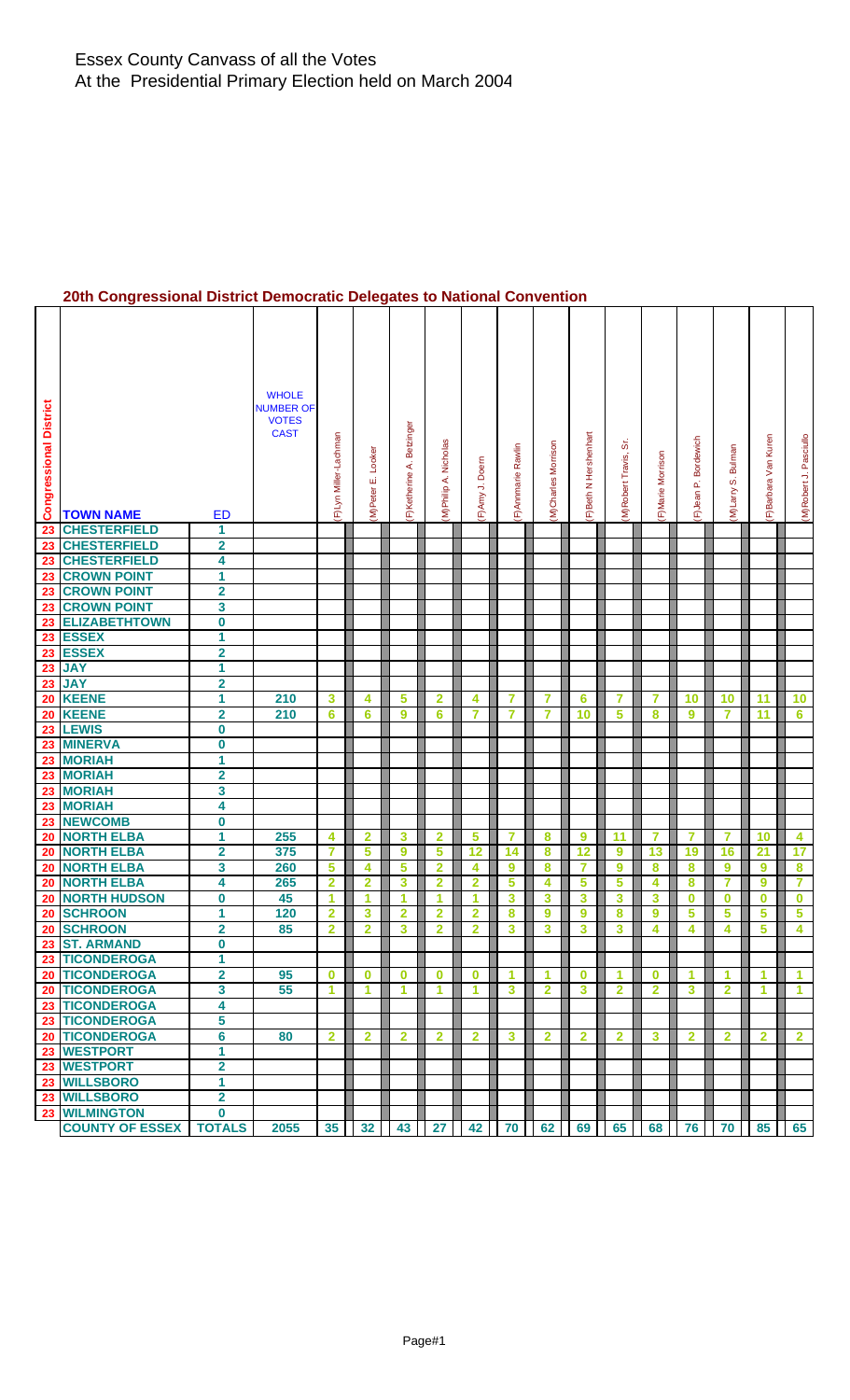| <b>Congressional District</b> | <b>TOWN NAME</b>                     | ED                                                 | F) Willie Mae Bell | F)Lois A. Montfort | (M)Tom P. O'Dea         | F)M. Suzanne O'Dea | (M)Michael J. Hoag | F) Joan K. Marker       | F)Susan Renzo           | Curran<br>M)Paul F. | F)Loretta Quigley | Carswell<br>(M)Robert A. | F)Cynthia Jo Glozier    | <b>BLANKS</b> |
|-------------------------------|--------------------------------------|----------------------------------------------------|--------------------|--------------------|-------------------------|--------------------|--------------------|-------------------------|-------------------------|---------------------|-------------------|--------------------------|-------------------------|---------------|
| 23                            | <b>CHESTERFIELD</b>                  | 1                                                  |                    |                    |                         |                    |                    |                         |                         |                     |                   |                          |                         | 0             |
| 23                            | <b>CHESTERFIELD</b>                  | 2                                                  |                    |                    |                         |                    |                    |                         |                         |                     |                   |                          |                         | 0             |
| 23                            | <b>CHESTERFIELD</b>                  | 4                                                  |                    |                    |                         |                    |                    |                         |                         |                     |                   |                          |                         | 0             |
| 23                            | <b>CROWN POINT</b>                   | 1                                                  |                    |                    |                         |                    |                    |                         |                         |                     |                   |                          |                         | 0             |
| 23                            | <b>CROWN POINT</b>                   | 2                                                  |                    |                    |                         |                    |                    |                         |                         |                     |                   |                          |                         | 0             |
| 23                            | <b>CROWN POINT</b>                   | 3                                                  |                    |                    |                         |                    |                    |                         |                         |                     |                   |                          |                         | 0             |
| 23                            | <b>ELIZABETHTOWN</b><br><b>ESSEX</b> | $\overline{\textbf{0}}$                            |                    |                    |                         |                    |                    |                         |                         |                     |                   |                          |                         | 0             |
| 23<br>23                      | <b>ESSEX</b>                         | 1<br>2                                             |                    |                    |                         |                    |                    |                         |                         |                     |                   |                          |                         | 0<br>0        |
| 23                            | <b>JAY</b>                           | 1                                                  |                    |                    |                         |                    |                    |                         |                         |                     |                   |                          |                         | $\pmb{0}$     |
| 23                            | <b>JAY</b>                           | 2                                                  |                    |                    |                         |                    |                    |                         |                         |                     |                   |                          |                         | 0             |
| 20                            | <b>KEENE</b>                         | 1                                                  | 13                 | 0                  | 0                       | $\bf{0}$           | 0                  | 1                       | 0                       | 0                   | 0                 | 0                        | 1                       | 102           |
| 20                            | <b>KEENE</b>                         | $\overline{\mathbf{2}}$                            | 10                 | $\overline{2}$     | $\bf{0}$                | 1                  | 0                  | 1                       | $\bf{0}$                | $\bf{0}$            | 0                 | 0                        | 0                       | 92            |
| 23                            | <b>LEWIS</b>                         | 0                                                  |                    |                    |                         |                    |                    |                         |                         |                     |                   |                          |                         | 0             |
| 23                            | <b>MINERVA</b>                       | 0                                                  |                    |                    |                         |                    |                    |                         |                         |                     |                   |                          |                         | 0             |
| 23                            | <b>MORIAH</b>                        | 1                                                  |                    |                    |                         |                    |                    |                         |                         |                     |                   |                          |                         | $\bf{0}$      |
| 23                            | <b>MORIAH</b>                        | 2                                                  |                    |                    |                         |                    |                    |                         |                         |                     |                   |                          |                         | $\bf{0}$      |
| 23                            | <b>MORIAH</b>                        | 3                                                  |                    |                    |                         |                    |                    |                         |                         |                     |                   |                          |                         | 0             |
| 23                            | <b>MORIAH</b>                        | 4                                                  |                    |                    |                         |                    |                    |                         |                         |                     |                   |                          |                         | 0             |
| 23                            | <b>NEWCOMB</b>                       | 0                                                  |                    |                    |                         |                    |                    |                         |                         |                     |                   |                          |                         | 0             |
| 20                            | <b>NORTH ELBA</b>                    | 1                                                  | 4                  | 1                  | $\overline{2}$          | 1                  | $\overline{2}$     | $\overline{\mathbf{2}}$ | $\overline{2}$          | $\overline{2}$      | 1                 | 1                        | 1                       | 150           |
| 20                            | <b>NORTH ELBA</b>                    | 2                                                  | 20                 | 4                  | $\overline{\mathbf{3}}$ | 4                  | 3                  | $\overline{\mathbf{2}}$ | $\bf{0}$                | $\overline{2}$      | 1                 | 0                        | 0                       | 169           |
| 20                            | <b>NORTH ELBA</b>                    | 3                                                  | 9                  | 0                  | 1                       | 2                  | 0                  | 0                       | $\overline{\mathbf{2}}$ | 0                   | 0                 | 0                        | 0                       | 151           |
| 20                            | <b>NORTH ELBA</b>                    | 4                                                  | 7                  | 0                  | $\bf{0}$                | $\bf{0}$           | $\bf{0}$           | 1                       | 1                       | 1                   | 0                 | 0                        | 0                       | 190           |
| 20                            | <b>NORTH HUDSON</b>                  | 0                                                  | 0                  | 0                  | $\bf{0}$                | $\bf{0}$           | $\bf{0}$           | 0                       | 0                       | 0                   | 0                 | 0                        | $\bf{0}$                | 25            |
| 20                            | <b>SCHROON</b>                       | 1                                                  | 5                  | 0                  | 0                       | 0                  | 0                  | 0                       | 0                       | 0                   | 0                 | 0                        | 0                       | 41            |
| 20                            | <b>SCHROON</b>                       | $\overline{2}$                                     | 4                  | 0                  | $\bf{0}$                | 0                  | 0                  | 1                       | 0                       | 0                   | 1                 | 0                        | 0                       | 35            |
|                               | 23 ST. ARMAND                        | 0                                                  |                    |                    |                         |                    |                    |                         |                         |                     |                   |                          |                         | 0             |
| 23                            | <b>TICONDEROGA</b>                   | 1                                                  |                    |                    |                         |                    |                    |                         |                         |                     |                   |                          |                         | $\Omega$      |
|                               | 20 TICONDEROGA                       | $\overline{\mathbf{2}}$<br>$\overline{\mathbf{3}}$ | $\overline{2}$     | $\bf{0}$           | $\bf{0}$                | $\bf{0}$           | $\bf{0}$           | $\bf{0}$                | $\bf{0}$                | 1                   | $\bf{0}$          | 0                        | 0                       | 85            |
|                               | 20 TICONDEROGA<br>23 TICONDEROGA     | 4                                                  | 1                  | $\bf{0}$           | $\bf{0}$                | $\mathbf 0$        | $\overline{1}$     | $\bf{0}$                | $\bf{0}$                | 1                   | $\bf{0}$          | $\bf{0}$                 | $\mathbf 0$             | 28            |
|                               | 23 TICONDEROGA                       | 5                                                  |                    |                    |                         |                    |                    |                         |                         |                     |                   |                          |                         | 0             |
| 20                            | <b>TICONDEROGA</b>                   | 6                                                  | $\overline{2}$     | $\mathbf 0$        | $\mathbf 0$             | $\mathbf 0$        | $\bf{0}$           | $\bf{0}$                | $\bf{0}$                | $\bf{0}$            | $\bf{0}$          | $\bf{0}$                 | $\mathbf 0$             | 0<br>48       |
| 23                            | <b>WESTPORT</b>                      | 1                                                  |                    |                    |                         |                    |                    |                         |                         |                     |                   |                          |                         | $\mathbf{0}$  |
|                               | 23 WESTPORT                          | $\overline{\mathbf{2}}$                            |                    |                    |                         |                    |                    |                         |                         |                     |                   |                          |                         | $\mathbf 0$   |
|                               | 23 WILLSBORO                         | 1                                                  |                    |                    |                         |                    |                    |                         |                         |                     |                   |                          |                         | 0             |
| 23                            | <b>WILLSBORO</b>                     | $\overline{2}$                                     |                    |                    |                         |                    |                    |                         |                         |                     |                   |                          |                         | $\mathbf 0$   |
|                               | 23 WILMINGTON                        | $\bf{0}$                                           |                    |                    |                         |                    |                    |                         |                         |                     |                   |                          |                         | $\mathbf{0}$  |
|                               | <b>COUNTY OF ESSEX</b>               | <b>TOTALS</b>                                      | 77                 | $\overline{7}$     | 6                       | 8                  | $6\phantom{a}$     | 8                       | 5                       | $\overline{7}$      | $\mathbf{3}$      | 1                        | $\overline{\mathbf{2}}$ | 1116          |

# **20th Congressional District Democratic Delegates to National Convention(Continuation)**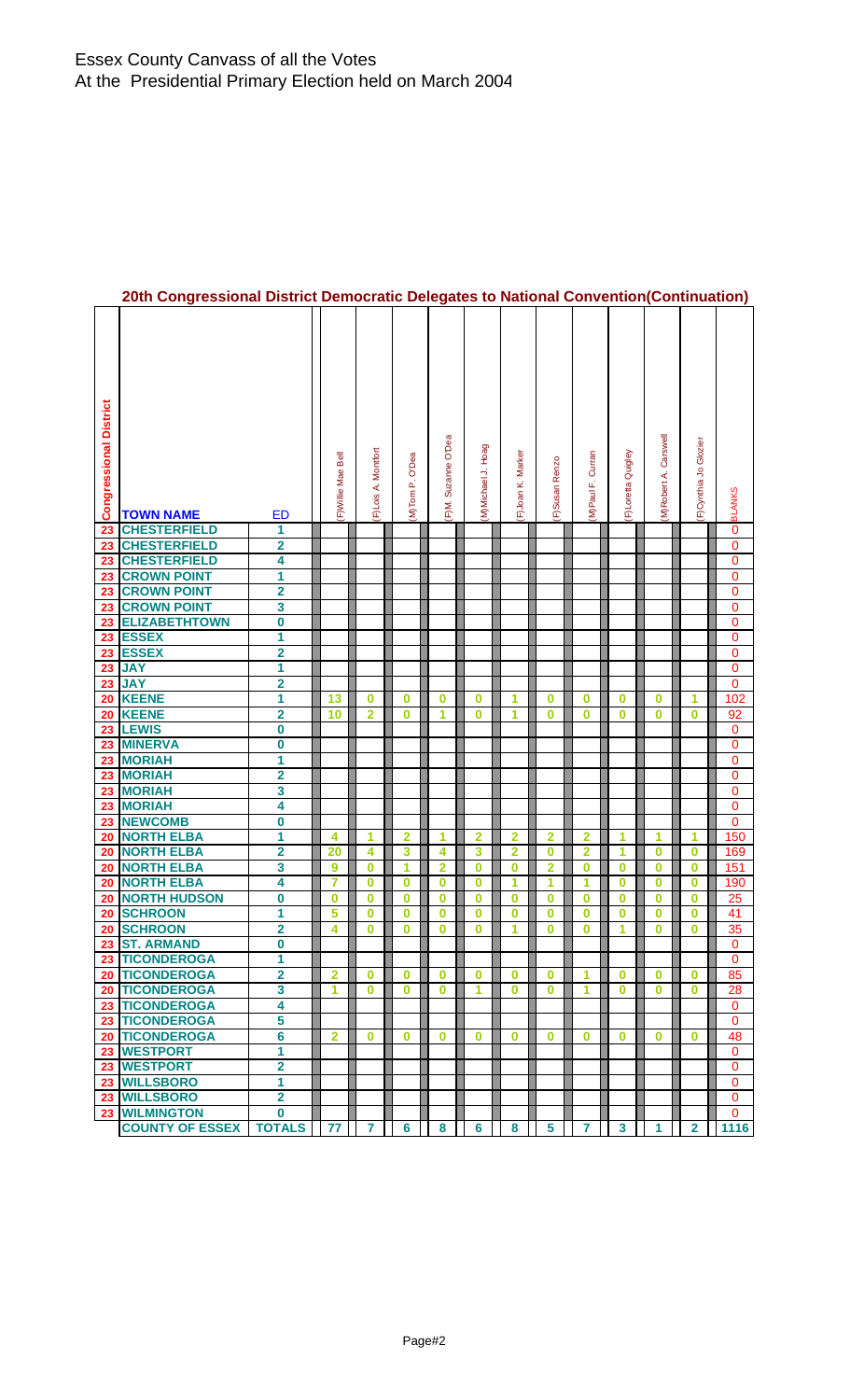### **23rd Congressional District Democratic Delegates to National Convention**

| <b>Congressional District</b> | <b>TOWN NAME</b>             | <b>ED</b>               | <b>WHOLE</b><br><b>NUMBER OF</b><br><b>VOTES</b><br><b>CAST</b> | Garner<br>üί<br>F)Ruth  | (M)Darrel J. Aubertine  | Sauve<br>œ<br>(M)Jack   | Rose Warne<br>F)Mary | Jones<br>M)Steven R.    | F) Kathleen M. Walpole  | Hennessey<br>M)Sean M.  | Shannon<br>∢<br>F)Conlee | F)Patricia Wescott Bentley | Sherman<br>M)Roderick <sub>P.</sub> | F)Marilyn I. Mintener   | M)Paul Michael Shaley | F)Kathleen M. Tucker | <b>BLANKS</b> |
|-------------------------------|------------------------------|-------------------------|-----------------------------------------------------------------|-------------------------|-------------------------|-------------------------|----------------------|-------------------------|-------------------------|-------------------------|--------------------------|----------------------------|-------------------------------------|-------------------------|-----------------------|----------------------|---------------|
| 23                            | <b>CHESTERFIELD</b>          | 1                       | 100                                                             | $\overline{\mathbf{2}}$ | 0                       | 1                       | 2                    | 3                       | 4                       | 3                       | 4                        | 3                          | 2                                   | $\overline{\mathbf{2}}$ | 3                     | 3                    | 68            |
| 23                            | <b>CHESTERFIELD</b>          | $\overline{\mathbf{2}}$ | 220                                                             | 3                       | $\overline{2}$          | 1                       | 3                    | 9                       | 9                       | 11                      | 7                        | 6                          | 6                                   | 4                       | 6                     | 8                    | 145           |
| 23                            | <b>CHESTERFIELD</b>          | 4                       | 85                                                              | $\overline{2}$          | 1                       | $\overline{2}$          | $\overline{2}$       | 2                       | $\overline{2}$          | $\bf{0}$                | $\bf{0}$                 | 3                          | 4                                   | 4                       | 6                     | 5                    | 52            |
| 23                            | <b>CROWN POINT</b>           | 1                       | 75                                                              | 3                       | 0                       | $\bf{0}$                | 5                    | 0                       | 3                       | 1                       | 3                        | 4                          | 4                                   | 7                       | 4                     | 5                    | 36            |
| 23                            | <b>CROWN POINT</b>           | $\overline{\mathbf{2}}$ | 65                                                              | $\bf{0}$                | 0                       | 1                       | 1                    | 3                       | $\bf{0}$                | 3                       | $\overline{2}$           | 1                          | 6                                   | 7                       | 7                     | 6                    | 28            |
| 23                            | <b>CROWN POINT</b>           | 3                       | 65                                                              | 1                       | 1                       | 1                       | 1                    | 4                       | 3                       | 3                       | $6\phantom{1}6$          | $\overline{2}$             | 1                                   | 4                       | 1                     | 3                    | 34            |
| 23                            | <b>ELIZABETHTOWN</b>         | 0                       | 175                                                             | 4                       | 3                       | 4                       | 3                    | 7                       | 6                       | 6                       | 9                        | 8                          | 7                                   | $\overline{7}$          | 7                     | $\overline{7}$       | 97            |
| 23                            | <b>ESSEX</b>                 | 1                       | 130                                                             | 3                       | 0                       | $\bf{0}$                | 3                    | 1                       | 3                       | 1                       | 1                        | 11                         | 10                                  | 11                      | 9                     | 10                   | 67            |
|                               | 23 ESSEX                     | 2                       | 90                                                              | $\bf{0}$                | 1                       | $\bf{0}$                | 7                    | 1                       | $\overline{\mathbf{2}}$ | 1                       | 1                        | 7                          | 7                                   | 6                       | 7                     | 6                    | 44            |
| 23                            | <b>JAY</b>                   | 1                       | 255                                                             | 6                       | 0                       | 1                       | 8                    | 10                      | 20                      | 13                      | 13                       | 21                         | 16                                  | 18                      | 15                    | 19                   | 95            |
| 23                            | <b>JAY</b>                   | $\overline{\mathbf{2}}$ | 145                                                             | 1                       | 1                       | $\bf{0}$                | 1                    | 6                       | 6                       | 6                       | 8                        | 7                          | 8                                   | 6                       | 6                     | 8                    | 81            |
| 20                            | <b>KEENE</b>                 | 1                       |                                                                 |                         |                         |                         |                      |                         |                         |                         |                          |                            |                                     |                         |                       |                      | $\mathbf{0}$  |
| 20                            | <b>KEENE</b>                 | $\overline{\mathbf{2}}$ |                                                                 |                         |                         |                         |                      |                         |                         |                         |                          |                            |                                     |                         |                       |                      | 0             |
| 23                            | <b>LEWIS</b>                 | 0                       | 120                                                             | 4                       | 2                       | 3                       | 3                    | 8                       | 9                       | 8                       | 7                        | 6                          | 7                                   | 4                       | 5                     | 6                    | 48            |
| 23                            | <b>MINERVA</b>               | 0                       | 295                                                             | 5                       | $\overline{\mathbf{2}}$ | 1                       | 6                    | 20                      | 23                      | 20                      | 24                       | 7                          | 3                                   | 10                      | 3                     | 7                    | 164           |
| 23                            | <b>MORIAH</b>                | 1                       | 120                                                             | 1                       | $\bf{0}$                | $\bf{0}$                | $\overline{2}$       | 7                       | 8                       | 8                       | 8                        | 8                          | 6                                   | 6                       | 6                     | 8                    | 52            |
| 23                            | <b>MORIAH</b>                | $\overline{\mathbf{2}}$ | 110                                                             | 3                       | 1                       | $\bf{0}$                | 1                    | 4                       | 5                       | 6                       | 5                        | 3                          | 5                                   | 2                       | 5                     | 3                    | 67            |
| 23                            | <b>MORIAH</b>                | 3                       | 100                                                             | 1                       | 1                       | 1                       | $\overline{2}$       | $\overline{\mathbf{2}}$ | 1                       | $\overline{2}$          | 1                        | 5                          | 4                                   | 4                       | 3                     | 3                    | 70            |
| 23                            | <b>MORIAH</b>                | 4                       | 65                                                              | 1                       | 1                       | 1                       | 1                    | 1                       | 1                       | $\overline{2}$          | 1                        | $\overline{2}$             | $\mathbf{2}$                        | $\mathbf{2}$            | $\overline{2}$        | $\overline{2}$       | 46            |
| 23                            | <b>NEWCOMB</b>               | 0                       | 260                                                             | 5                       | 2                       | $\overline{\mathbf{2}}$ | 5                    | 9                       | 14                      | 12                      | 11                       | 5                          | 4                                   | 6                       | 6                     | 7                    | 172           |
| 20                            | <b>NORTH ELBA</b>            | 1                       |                                                                 |                         |                         |                         |                      |                         |                         |                         |                          |                            |                                     |                         |                       |                      | 0             |
| 20                            | <b>NORTH ELBA</b>            | $\overline{\mathbf{2}}$ |                                                                 |                         |                         |                         |                      |                         |                         |                         |                          |                            |                                     |                         |                       |                      | 0             |
| 20                            | <b>NORTH ELBA</b>            | 3                       |                                                                 |                         |                         |                         |                      |                         |                         |                         |                          |                            |                                     |                         |                       |                      | 0             |
| 20                            | <b>NORTH ELBA</b>            | 4                       |                                                                 |                         |                         |                         |                      |                         |                         |                         |                          |                            |                                     |                         |                       |                      | 0             |
| 20                            | <b>NORTH HUDSON</b>          | 0                       |                                                                 |                         |                         |                         |                      |                         |                         |                         |                          |                            |                                     |                         |                       |                      | $\mathbf{0}$  |
| 20                            | <b>SCHROON</b><br>20 SCHROON | 1<br>2                  |                                                                 |                         |                         |                         |                      |                         |                         |                         |                          |                            |                                     |                         |                       |                      | 0             |
|                               | 23 ST. ARMAND                | 0                       | 240                                                             | 3                       | 0                       | 1                       | 5                    | 7                       | 5                       | 3                       | $\overline{2}$           | 14                         | 15                                  | 13                      | 13                    | 14                   | 0<br>145      |
|                               | 23 TICONDEROGA               | 1                       | 120                                                             | 6                       | 3                       | 3                       | 4                    | 5                       | 7                       | 6                       | 5                        | 4                          | 8                                   | 8                       | 6                     | 9                    | 46            |
|                               | 20 TICONDEROGA               | $\overline{\mathbf{2}}$ |                                                                 |                         |                         |                         |                      |                         |                         |                         |                          |                            |                                     |                         |                       |                      | $\mathbf{0}$  |
|                               | 20 TICONDEROGA               | 3                       |                                                                 |                         |                         |                         |                      |                         |                         |                         |                          |                            |                                     |                         |                       |                      | $\Omega$      |
|                               | 23 TICONDEROGA               | 4                       | 95                                                              | $\overline{2}$          | $\overline{\mathbf{2}}$ | $\overline{2}$          | $\bf{0}$             | 5                       | 6                       | 6                       | 5                        | 4                          | 5                                   | 4                       | 5                     | 6                    | 43            |
|                               | 23 TICONDEROGA               | 5                       | 90                                                              | 3                       | 1                       | 1                       | 1                    | 1                       | 6                       | 1                       | 3                        | 7                          | 4                                   | 7                       | 5                     | 8                    | 42            |
|                               | 20 TICONDEROGA               | 6                       |                                                                 |                         |                         |                         |                      |                         |                         |                         |                          |                            |                                     |                         |                       |                      | $\mathbf{0}$  |
|                               | 23 WESTPORT                  | 1                       | 135                                                             | 3                       | $\overline{\mathbf{2}}$ | $\bf{0}$                | 5                    | 1                       | 4                       | $\overline{2}$          | $\overline{\mathbf{2}}$  | 6                          | 7                                   | 7                       | 5                     | 7                    | 84            |
|                               | 23 WESTPORT                  | $\overline{\mathbf{2}}$ | 210                                                             | 6                       | 3                       | $\overline{2}$          | 7                    | 6                       | 8                       | 7                       | 6                        | 7                          | 8                                   | 8                       | 6                     | 11                   | 125           |
|                               | 23 WILLSBORO                 | 1                       | 160                                                             | 4                       | $\bf{0}$                | 1                       | 5                    | 5                       | 7                       | 5                       | 6                        | 9                          | 7                                   | 9                       | 6                     | 9                    | 87            |
|                               | 23 WILLSBORO                 | $\overline{\mathbf{2}}$ | 120                                                             | $\overline{2}$          | $\overline{\mathbf{2}}$ | $\mathbf{2}$            | 5                    | $\overline{\mathbf{2}}$ | 3                       | $\overline{\mathbf{2}}$ | $\overline{2}$           | 6                          | 6                                   | $\overline{7}$          | 5                     | $\overline{7}$       | 69            |
|                               | 23 WILMINGTON                | 0                       | 175                                                             | 5                       | 1                       | $\overline{2}$          | 4                    | 4                       | 9                       | 5                       | 5                        | 11                         | 7                                   | 10                      | 7                     | 8                    | 97            |
|                               | <b>COUNTY OF ESSEX</b>       | <b>TOTALS</b>           | 3820                                                            | 79                      | 32                      | 33                      | 92                   |                         | 133 174 143 147 177 169 |                         |                          |                            |                                     | 183                     | 159                   | 195                  | 2104          |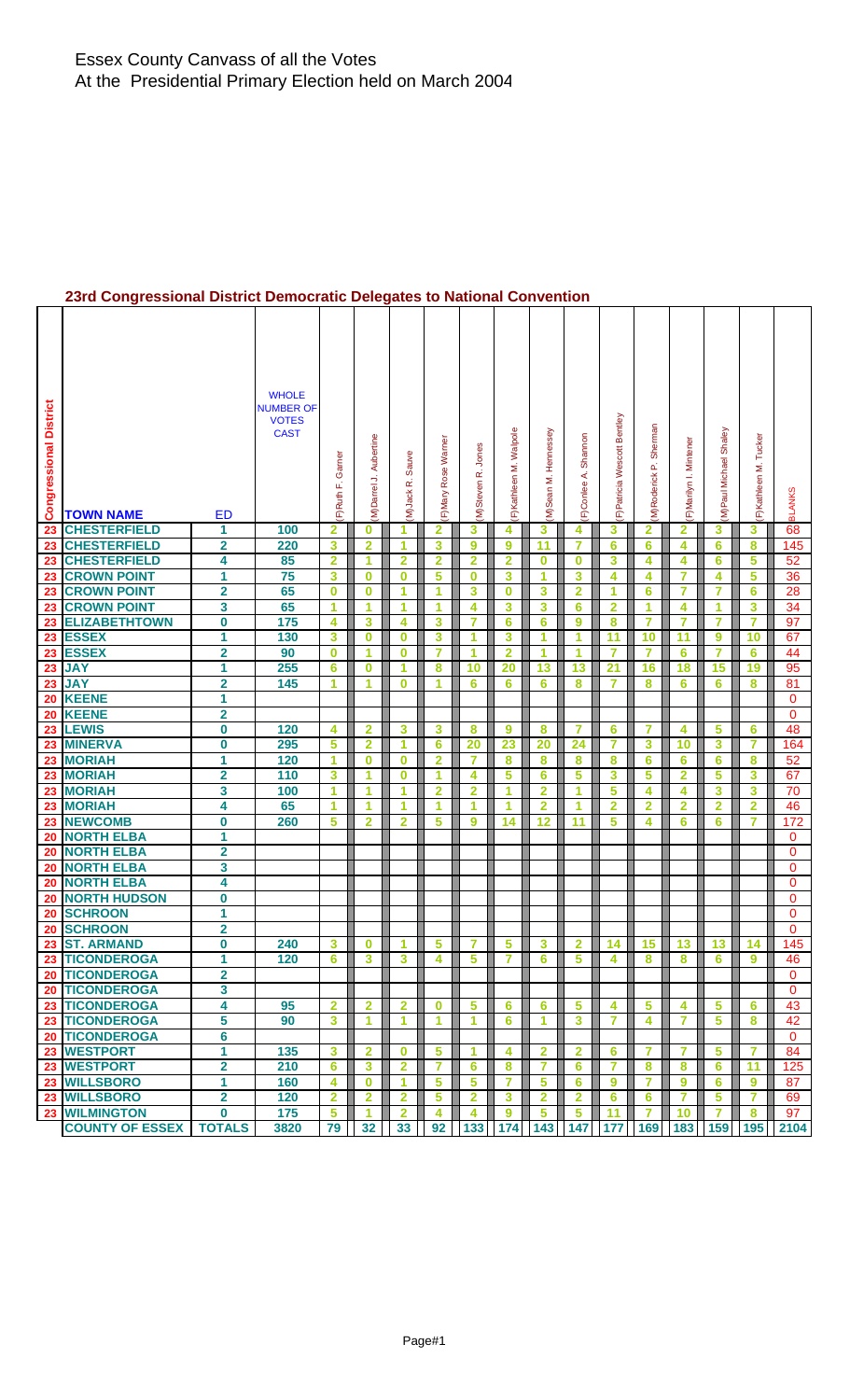# **20th Congressional District Democratic Alternate Delegates to National Convention**

| <b>Congressional District</b> | <b>TOWN NAME</b>                         | <b>ED</b>               | <b>WHOLE</b><br><b>NUMBER OF</b><br><b>VOTES</b><br><b>CAST</b> | Ξ<br>Engleman,<br>M) William J. | (M)Andew K. Van Benschoten | (M)David E. Rubel | M)William A. Montfort | Ξ<br>Strough,<br>M)John B. |          |             |          |          |             | <b>BLANKS</b>                |
|-------------------------------|------------------------------------------|-------------------------|-----------------------------------------------------------------|---------------------------------|----------------------------|-------------------|-----------------------|----------------------------|----------|-------------|----------|----------|-------------|------------------------------|
| 23                            | <b>CHESTERFIELD</b>                      | 1                       |                                                                 |                                 |                            |                   |                       |                            |          |             |          |          |             | $\mathbf{0}$                 |
| 23                            | <b>CHESTERFIELD</b>                      | $\overline{\mathbf{2}}$ |                                                                 |                                 |                            |                   |                       |                            |          |             |          |          |             | 0                            |
| 23                            | <b>CHESTERFIELD</b>                      | 4                       |                                                                 |                                 |                            |                   |                       |                            |          |             |          |          |             | $\mathbf{0}$                 |
| 23                            | <b>CROWN POINT</b>                       | 1                       |                                                                 |                                 |                            |                   |                       |                            |          |             |          |          |             | $\mathbf{0}$                 |
| 23                            | <b>CROWN POINT</b><br><b>CROWN POINT</b> | $\overline{\mathbf{2}}$ |                                                                 |                                 |                            |                   |                       |                            |          |             |          |          |             | 0                            |
| 23<br>23                      | <b>ELIZABETHTOWN</b>                     | 3<br>$\pmb{0}$          |                                                                 |                                 |                            |                   |                       |                            |          |             |          |          |             | $\mathbf{0}$<br>$\mathbf{0}$ |
|                               | 23 ESSEX                                 | 1                       |                                                                 |                                 |                            |                   |                       |                            |          |             |          |          |             | $\mathbf{0}$                 |
| 23                            | <b>ESSEX</b>                             | $\overline{\mathbf{2}}$ |                                                                 |                                 |                            |                   |                       |                            |          |             |          |          |             | 0                            |
| 23                            | <b>JAY</b>                               | 1                       |                                                                 |                                 |                            |                   |                       |                            |          |             |          |          |             | $\mathbf{0}$                 |
| 23                            | <b>JAY</b>                               | $\overline{\mathbf{2}}$ |                                                                 |                                 |                            |                   |                       |                            |          |             |          |          |             | $\mathbf{0}$                 |
| 20                            | <b>KEENE</b>                             | 1                       | 42                                                              | 5                               | 6                          | 8                 | $\bf{0}$              | $\bf{0}$                   |          |             |          |          |             | 23                           |
| 20                            | <b>KEENE</b>                             | $\overline{\mathbf{2}}$ | 42                                                              | 6                               | 4                          | 10                | $\bf{0}$              | $\bf{0}$                   |          |             |          |          |             | 22                           |
| 23                            | <b>LEWIS</b>                             | $\pmb{0}$               |                                                                 |                                 |                            |                   |                       |                            |          |             |          |          |             | $\mathbf{0}$                 |
| 23                            | <b>MINERVA</b>                           | $\pmb{0}$               |                                                                 |                                 |                            |                   |                       |                            |          |             |          |          |             | $\mathbf{0}$                 |
| 23                            | <b>MORIAH</b>                            | 1                       |                                                                 |                                 |                            |                   |                       |                            |          |             |          |          |             | $\mathbf{0}$                 |
| 23                            | <b>MORIAH</b>                            | $\overline{\mathbf{2}}$ |                                                                 |                                 |                            |                   |                       |                            |          |             |          |          |             | $\mathbf{0}$                 |
|                               | 23 MORIAH                                | 3                       |                                                                 |                                 |                            |                   |                       |                            |          |             |          |          |             | $\mathbf 0$                  |
| 23                            | <b>MORIAH</b>                            | 4                       |                                                                 |                                 |                            |                   |                       |                            |          |             |          |          |             | $\mathbf 0$                  |
| 23                            | <b>NEWCOMB</b>                           | 0                       |                                                                 |                                 |                            |                   |                       |                            |          |             |          |          |             | $\mathbf{0}$                 |
| 20                            | <b>NORTH ELBA</b>                        | 1                       | 51                                                              | 1                               | 6                          | 8                 | 0                     | $\mathbf{2}$               |          |             |          |          |             | 34                           |
| 20                            | <b>NORTH ELBA</b>                        | $\overline{\mathbf{2}}$ | 75                                                              | 4                               | $\boldsymbol{9}$           | 18                | $\overline{2}$        | 1                          |          |             |          |          |             | 41                           |
| 20                            | <b>NORTH ELBA</b>                        | 3                       | 52                                                              | 3                               | 6                          | 8                 | 1                     | $\bf{0}$                   |          |             |          |          |             | 34                           |
| 20                            | <b>NORTH ELBA</b>                        | 4                       | 53                                                              | $\overline{2}$                  | 3                          | 8                 | -1                    | 1                          |          |             |          |          |             | 38                           |
| 20                            | <b>NORTH HUDSON</b>                      | $\overline{\mathbf{0}}$ | 9                                                               | $\mathbf{1}$                    | $\overline{\mathbf{3}}$    | $\bf{0}$          | $\bf{0}$              | $\bf{0}$                   |          |             |          |          |             | $\overline{5}$               |
| 20                            | <b>SCHROON</b><br>20 SCHROON             | 1                       | 24<br>17                                                        | $\overline{\mathbf{2}}$         | 8                          | 5                 | $\bf{0}$              | $\bf{0}$<br>$\bf{0}$       |          |             |          |          |             | 9<br>9                       |
|                               | 23 ST. ARMAND                            | 2<br>$\boldsymbol{0}$   |                                                                 | $\mathbf 2$                     | 3                          | 3                 | $\bf{0}$              |                            |          |             |          |          |             | $\mathbf 0$                  |
|                               | 23 TICONDEROGA                           | 1                       |                                                                 |                                 |                            |                   |                       |                            |          |             |          |          |             | $\mathbf{0}$                 |
|                               | 20 TICONDEROGA                           | $\overline{\mathbf{2}}$ | 19                                                              | 1                               | $\bf{0}$                   | 1                 | $\bf{0}$              | $\bf{0}$                   |          |             |          |          |             | 17                           |
|                               | 20 TICONDEROGA                           | $\overline{\mathbf{3}}$ | 11                                                              | $\bf{0}$                        | $\overline{2}$             | $\overline{2}$    | $\mathbf{0}$          | $\bf{0}$                   |          |             |          |          |             | $\overline{7}$               |
|                               | 23 TICONDEROGA                           | 4                       |                                                                 |                                 |                            |                   |                       |                            |          |             |          |          |             | $\mathbf 0$                  |
|                               | 23 TICONDEROGA                           | 5                       |                                                                 |                                 |                            |                   |                       |                            |          |             |          |          |             | $\mathbf{0}$                 |
|                               | 20 TICONDEROGA                           | $6\phantom{a}$          | 16                                                              | $\mathbf{2}$                    | 1                          | 1                 | $\bf{0}$              | $\bf{0}$                   |          |             |          |          |             | 12                           |
|                               | 23 WESTPORT                              | 1                       |                                                                 |                                 |                            |                   |                       |                            |          |             |          |          |             | $\mathbf{0}$                 |
|                               | 23 WESTPORT                              | $\overline{\mathbf{2}}$ |                                                                 |                                 |                            |                   |                       |                            |          |             |          |          |             | $\mathbf{0}$                 |
|                               | 23 WILLSBORO                             | 1                       |                                                                 |                                 |                            |                   |                       |                            |          |             |          |          |             | $\mathbf{0}$                 |
|                               | 23 WILLSBORO                             | $\overline{\mathbf{2}}$ |                                                                 |                                 |                            |                   |                       |                            |          |             |          |          |             | $\mathbf 0$                  |
|                               | 23 WILMINGTON                            | $\bf{0}$                |                                                                 |                                 |                            |                   |                       |                            |          |             |          |          |             | $\mathbf{0}$                 |
|                               | <b>COUNTY OF ESSEX</b>                   | <b>TOTALS</b>           | 411                                                             | 29                              | 51                         | 72                | 4                     | 4                          | $\bf{0}$ | $\mathbf 0$ | $\bf{0}$ | $\bf{0}$ | $\mathbf 0$ | 251                          |